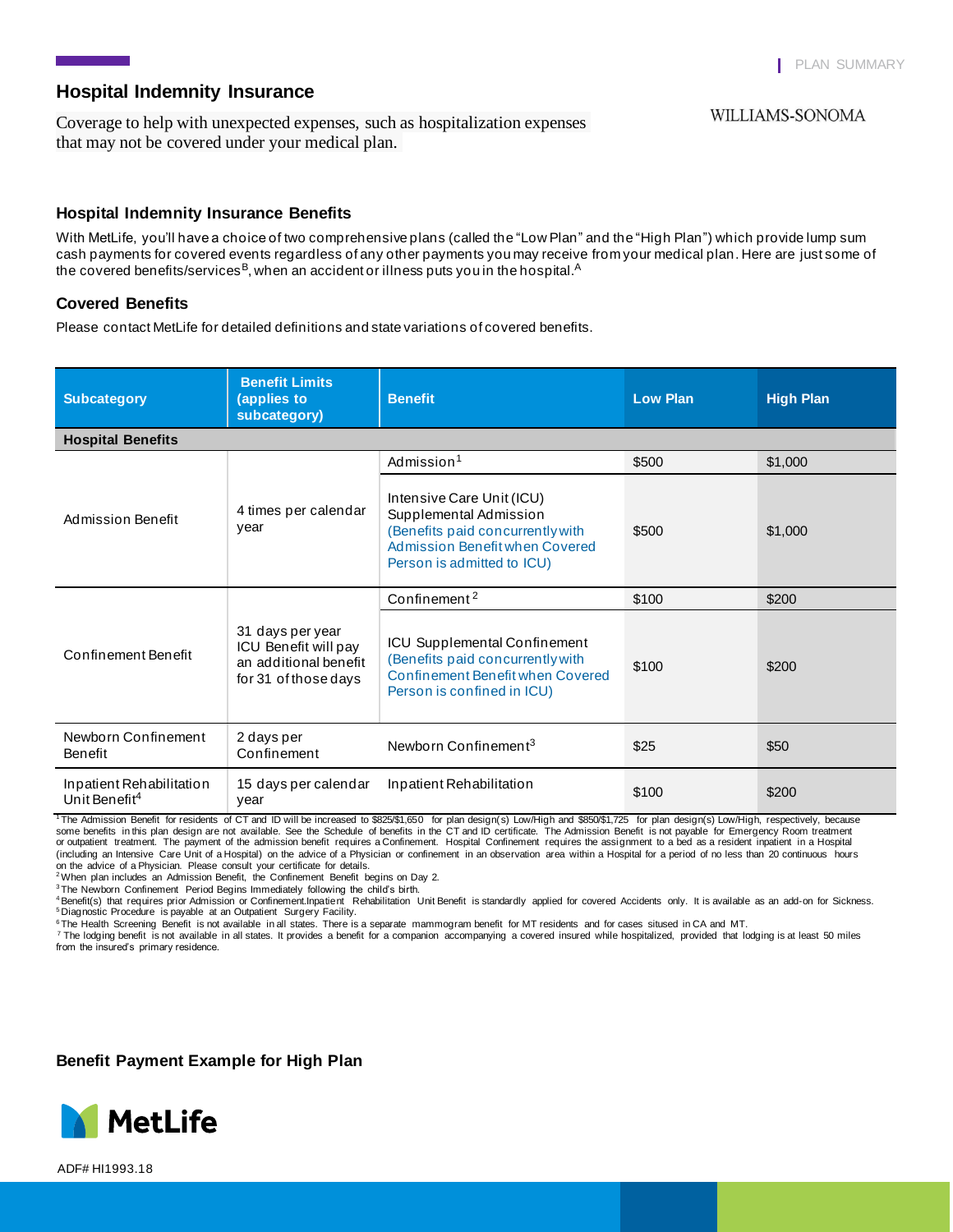# **Hospital Indemnity Insurance**

The example below assumes Susan sought treatment at a group policyholder-designated facility and is therefore eligible fo r ad d iti on al payment under the Benefit Supplement Rider.

Susan has chest pains at home, and after contacting her doctor, she is instructed to head to her local hospital. Upon arrival, the doctor examines Susan and advises that she requires immediate admission to the Intensive Care Unit for further evaluation and treatment. After two days in the Intensive Care Unit, Susan moves to a standard room and spends two additional days recovering in the hospital. Susan was released to her primary care physician for follow-up treatment and observation. Her primary doctor is now keeping a close watch over Susan's overall health. Depending on her health insurance, Susan's out-of-pocket costs could run into hundreds of dollars to cover expenses like insurance co-payments and deductibles. MetLife Group Hospital Indemnity Insurance payments can help cover these unexpected costs or in any other way Susan sees fit.

| <b>Covered Benefit</b>                                         | <b>High Benefit Amount</b> |
|----------------------------------------------------------------|----------------------------|
| Regular Hospital Admission (1x)                                | \$1,000                    |
| ICU Supplemental Admission (1x)                                | \$1,000                    |
| Regular Hospital Confinement (3 total days)                    | \$600                      |
| ICU Supplemental Confinement (1 day)                           | \$200                      |
| Benefits paid by MetLife<br>Group Hospital Indemnity Insurance | \$2,800                    |

Benefit amount is based on a sample MetLife plan design. Plan design and plan benefits may vary.

#### **Questions & Answers**

- **Q. How do I enroll?**
- **A. Enroll for coverage with Williams-Sonoma.**
- **Q. Who is eligible to enroll for this Hospital Indemnity coverage?**
- **A. You are eligible to enroll yourself and your eligible family members. <sup>C</sup>** You need to enroll during your Enrollment Period and be actively at work for your coverage to be effective. Dependents to be enrolled may not be subject to a medical restriction as set forth in the Certificate. Some states require the insured to have medical coverage.
- **Q. How do I pay for my Hospital Indemnity coverage?**
- **A. Premiums will be paid through payroll deduction,** so you don't have to worry about writing a check or missing a payment.
- **Q. What happens if my employment status changes? Can I take my coverage with me?**
- **A. Yes, you can take your coverage with you.** You will need to continue to pay your premiums to keep your coverage in force. Your coverage will only end if you stop paying your premium or if your employer cancels the group policy and offers you similar coverage with a different insurance carrier. <sup>D</sup>
- **Q. What is the coverage effective date?**
- **A. The coverage effective date is 07/01/2022**
- **Q. Who do I call for assistance?**
- **A. Please call MetLife directly at 1-800-GET-MET8 (1-800-438-6388)** and talk with a benefits consultant. Or visit our website: *www.mybenefits.metlife.com*

<sup>A</sup> Hospital does not include certain facilities such as nursing homes, convalescent care or extended care facilities. See your Disclosure Statement or Outline of Coverage/Disclosure Document for full details.

B Covered services/treatments must be the result of an accident or sickness as defined in the group policy/certificate. There is a pre-existing exclusion for covered sicknesses. See your Disclosure Statement or Outline of Coverage/Disclosure Document for more details.

 $\rm ^c$  Coverage is guaranteed provided (1) the employee is actively at work and (2) dependents to be covered are not subject to medical restrictions as set forth on the enrollment form and in the Certificate. Some states require the insured to have medical coverage. Additional restrictions may apply to dependents serving in the armed forces or living overseas."

D Eligibility for portability through the Continuation of Insurance with Premium Payment provision may be subject to certain eligibility requirements and limitations. For more information, contact your MetLife representative.